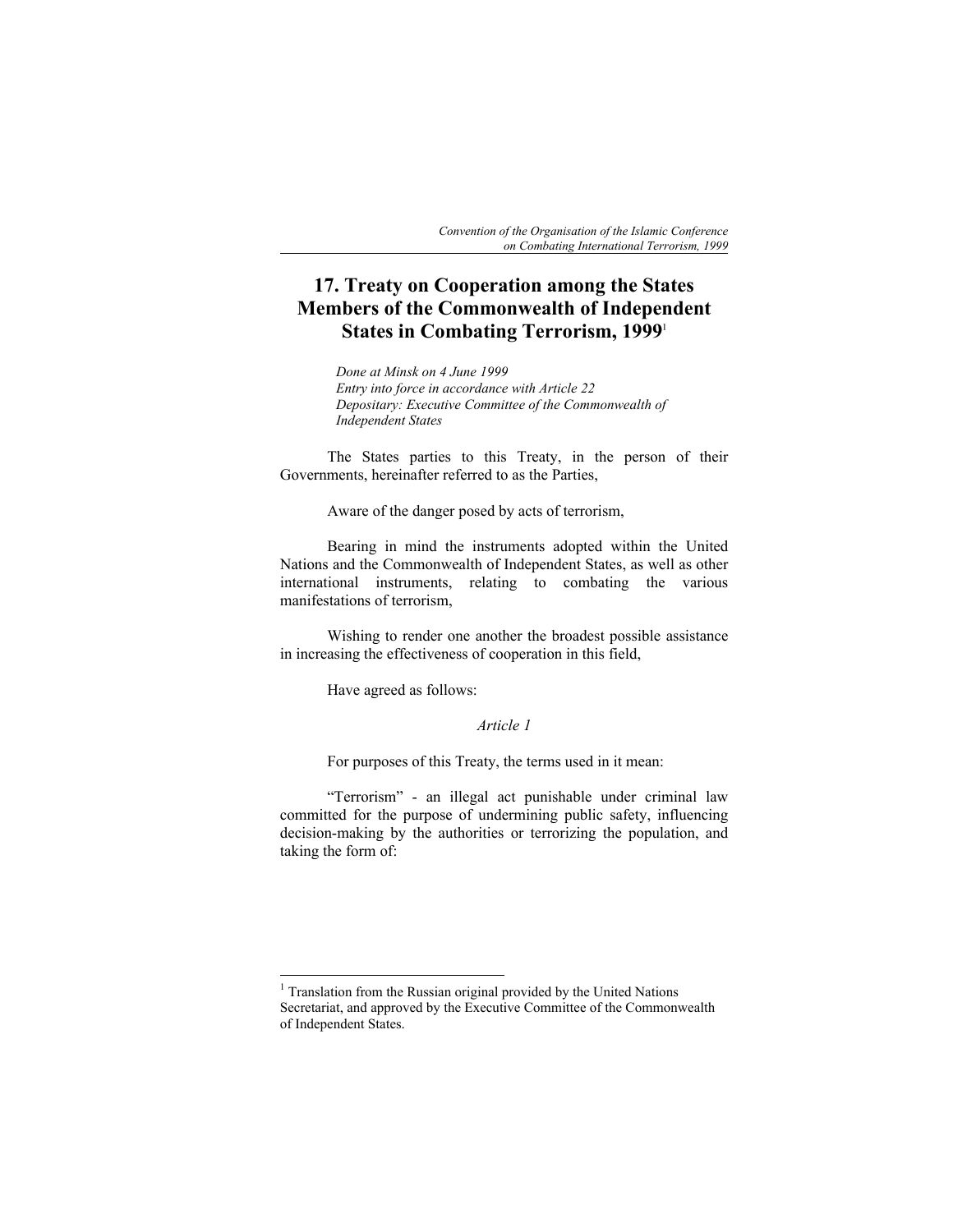Violence or the threat of violence against natural or juridical persons;

Destroying (damaging) or threatening to destroy (damage) property and other material objects so as to endanger people's lives;

Causing substantial harm to property or the occurrence of other consequences dangerous to society;

Threatening the life of a statesman or public figure for the purpose of putting an end to his State or other public activity or in revenge for such activity;

Attacking a representative of a foreign State or an internationally protected staff member of an international organization, as well as the business premises or vehicles of internationally protected persons;

Other acts classified as terrorist under the national legislation of the Parties or under universally recognized international legal instruments aimed at combating terrorism;

"Technological terrorism" - the use or threat of the use of nuclear, radiological, chemical or bacteriological (biological) weapons or their components, pathogenic micro-organisms, radioactive substances or other substances harmful to human health, including the seizure, putting out of operation or destruction of nuclear, chemical or other facilities posing an increased technological and environmental danger and the utility systems of towns and other inhabited localities, if these acts are committed for the purpose of undermining public safety, terrorizing the population or influencing the decisions of the authorities in order to achieve political, mercenary or any other ends, as well as attempts to commit one of the crimes listed above for the same purposes and leading, financing or acting as the instigator, accessory or accomplice of a person who commits or attempts to commit such a crime;

"Facilities posing an increased technological and environmental danger" - enterprises, installations, plant and other facilities whose inoperability may lead to loss of human life, the impairment of human health, pollution of the environment or destabilization of the situation in a given region or a given State as a whole;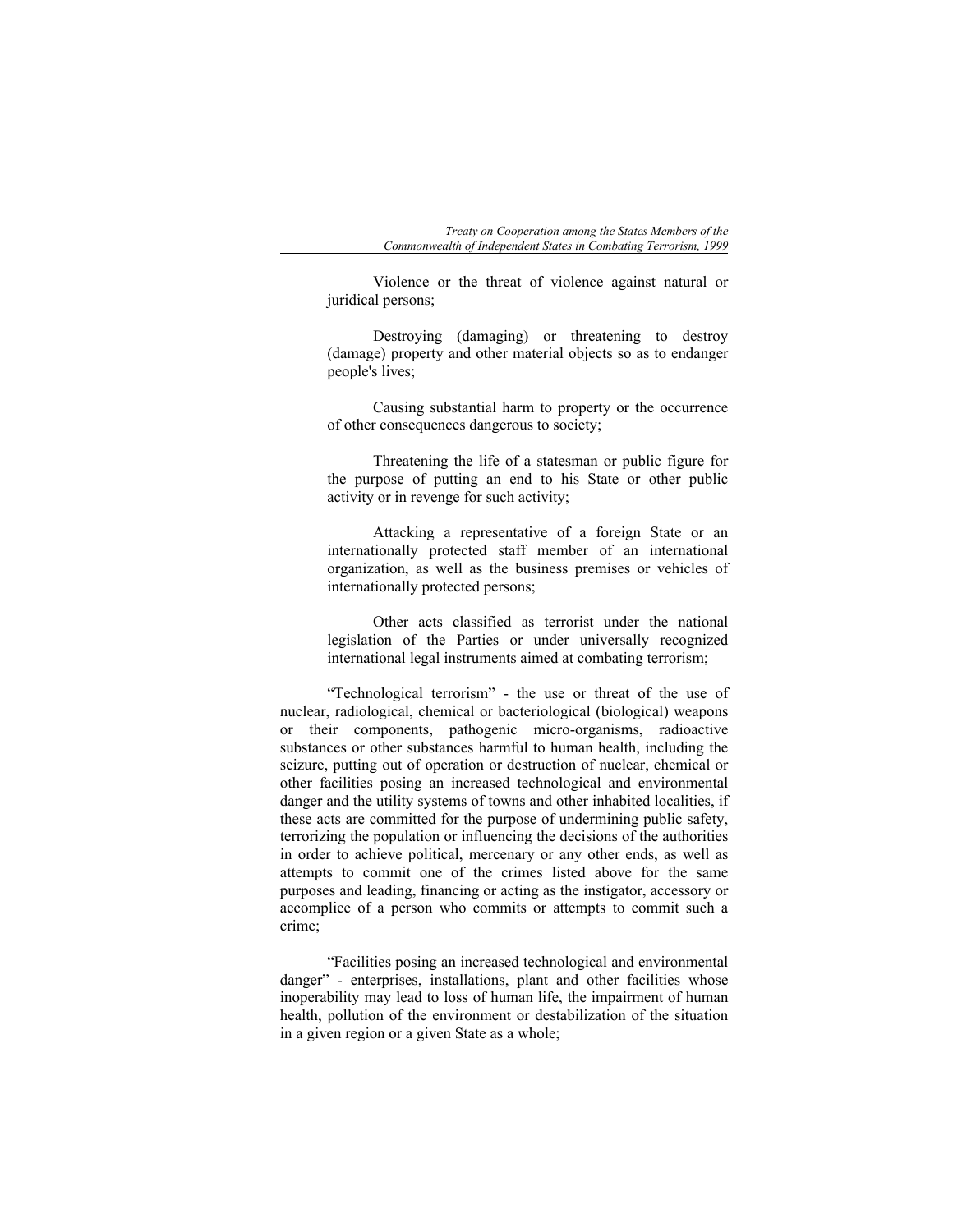"Special anti-terrorist units" - groups of specialists formed by the Parties in accordance with their national legislation to combat acts of terrorism;

"Special items and supplies" - materials, machinery and vehicles, personal equipment for members of special anti-terrorist units including weapons and ammunition, and special items and equipment.

#### *Article 2*

The Parties shall cooperate in preventing, uncovering, halting and investigating acts of terrorism in accordance with this Treaty, their national legislation and their international obligations.

### *Article 3*

1. Each of the Parties shall, on signing this Treaty or carrying out the domestic procedures required for its entry into force, indicate its competent authorities responsible for implementing the provisions of this Treaty.

The Parties shall immediately notify the depositary of any changes with regard to their competent authority.

2. In implementing the provisions of this Treaty, the competent authorities of the Parties shall maintain direct relations with one another.

### *Article 4*

1. In cooperating in combating acts of terrorism, including in relation to the extradition of persons committing them, the Parties shall not regard the acts involved as other than criminal.

2. The nationality of a person accused of an act of terrorism shall be deemed to be his nationality at the time of commission of the act.

### *Article 5*

1. The competent authorities of the Party shall, in accordance with this Treaty, other international agreements and national legislation, cooperate and assist one another by: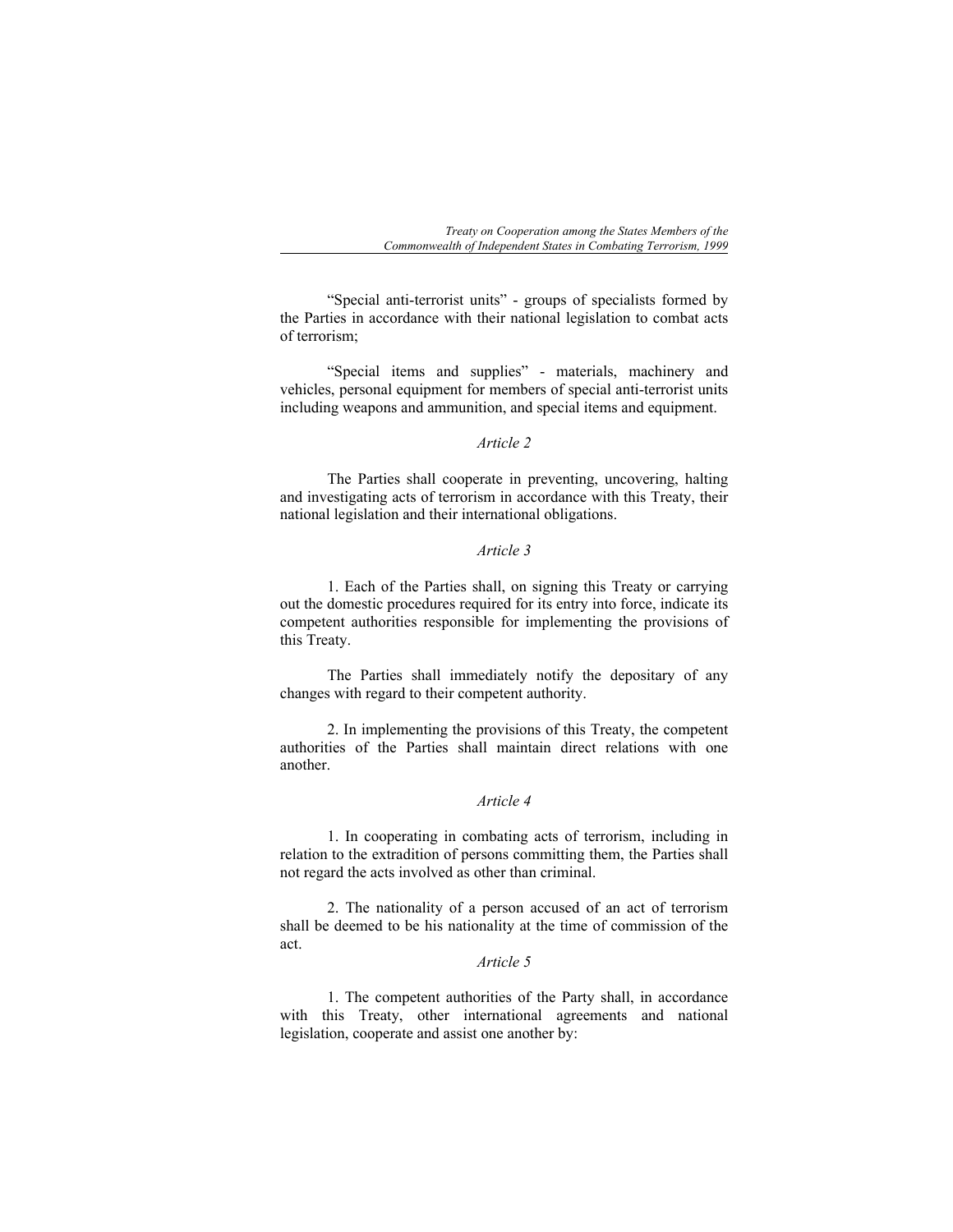(*a*) Exchanging information;

(*b*) Responding to enquiries regarding the conduct of investigations;

(*c*) Developing and adopting agreed measures for preventing, uncovering, halting or investigating acts of terrorism, and informing one another about such measures;

(*d*) Adopting measures to prevent and halt preparations in their territory for the commission of acts of terrorism in the territory of another Party;

(*e*) Assisting in assessing the condition of the system for physical protection of facilities posing an increased technological and environmental danger, and developing and implementing measures to improve that system;

(*f*) Exchanging legislative texts and materials on the practice with respect to their application;

(*g*) Sending, by agreement between interested Parties, special anti-terrorist units to render practical assistance in halting acts of terrorism and combating their consequences;

(*h*) Exchanging experience on the prevention and combating of terrorist acts, including the holding of training courses, seminars, consultations and workshops;

(*i*) Training and further specialized training of personnel;

(*j*) Joint financing, by agreement between Parties, and conduct of research and development work on systems for and means of physically protecting facilities posing an increased technological and environmental danger;

(*k*) Implementation on a contractual basis of deliveries of special items, technology and equipment for anti-terrorist activity.

2. The procedure for sending and executing requests for extradition, for the provision of legal aid in criminal cases and for the institution of criminal proceedings shall be determined by the international agreements to which the Parties concerned are parties.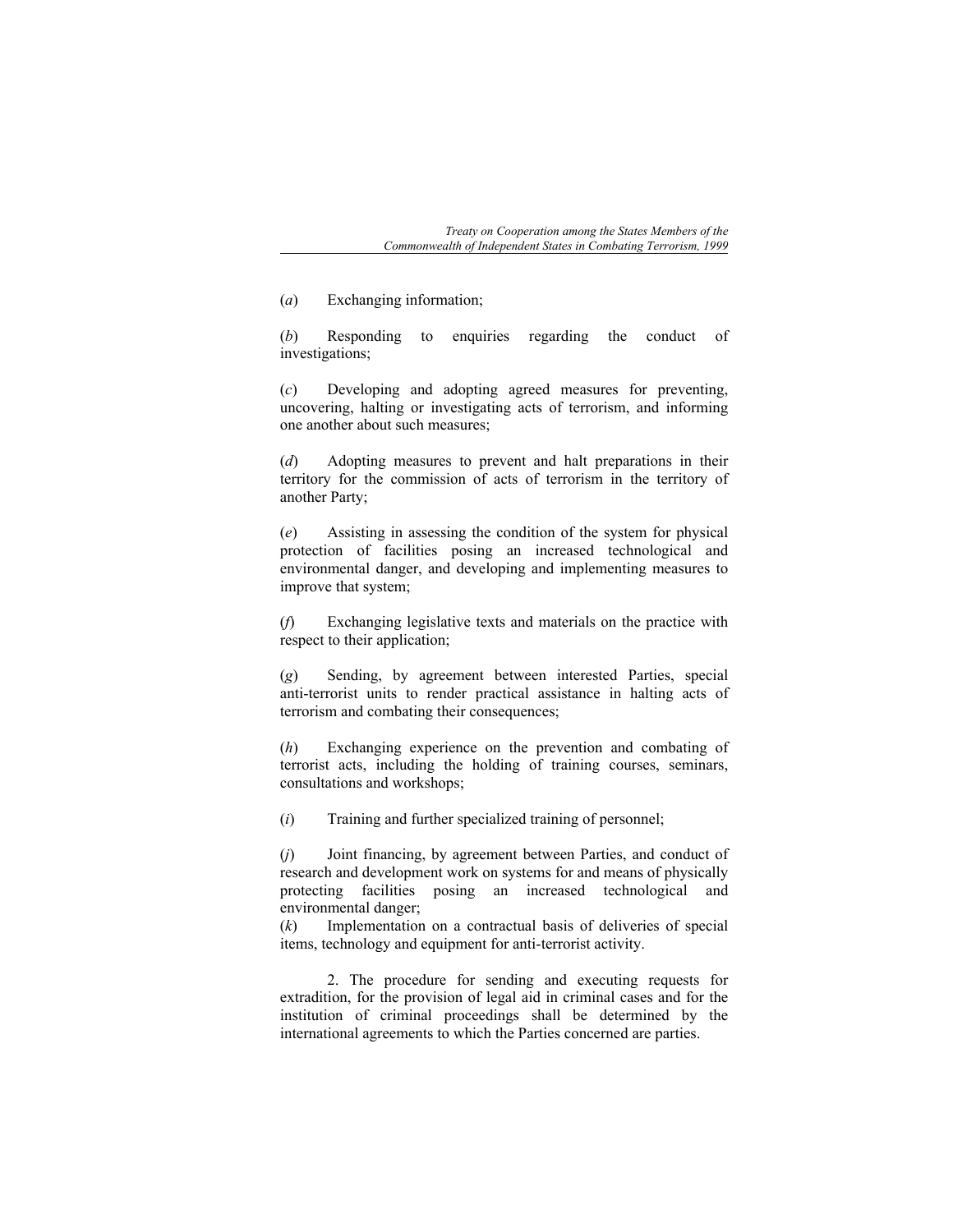### *Article 6*

The Parties shall, through joint consultations, jointly draw up recommendations for achieving concerted approaches to the legal regulation of issues relating to the prevention and combating of terrorist acts.

#### *Article 7*

1. Cooperation under this Treaty shall be conducted on the basis of requests by an interested Party for assistance to be rendered, or on the initiative of a Party which believes such assistance to be of interest to another Party.

2. The request for the rendering of assistance shall be made in writing. In urgent cases requests may be transmitted orally, but must be confirmed in writing not later than 72 hours thereafter, including through the use of technical text transmission facilities.

 If doubt arises as to the genuineness or content of a request, additional confirmation may be requested.

#### Requests shall contain:

(*a*) The name of the competent authority requesting assistance and of the authority requested; a statement of the substance of the matter; the purpose of and justification for the request; and a description of the nature of the assistance requested;

(*b*) Any other information that may be useful for the proper fulfilment of the request.

3. A request for the rendering of assistance transmitted or confirmed in writing shall be signed by the head of the requesting competent authority or his deputy and shall be certified by the seal of the competent authority.

### *Article 8*

1. The requested Party shall take all necessary measures to ensure the prompt and fullest possible fulfilment of the request.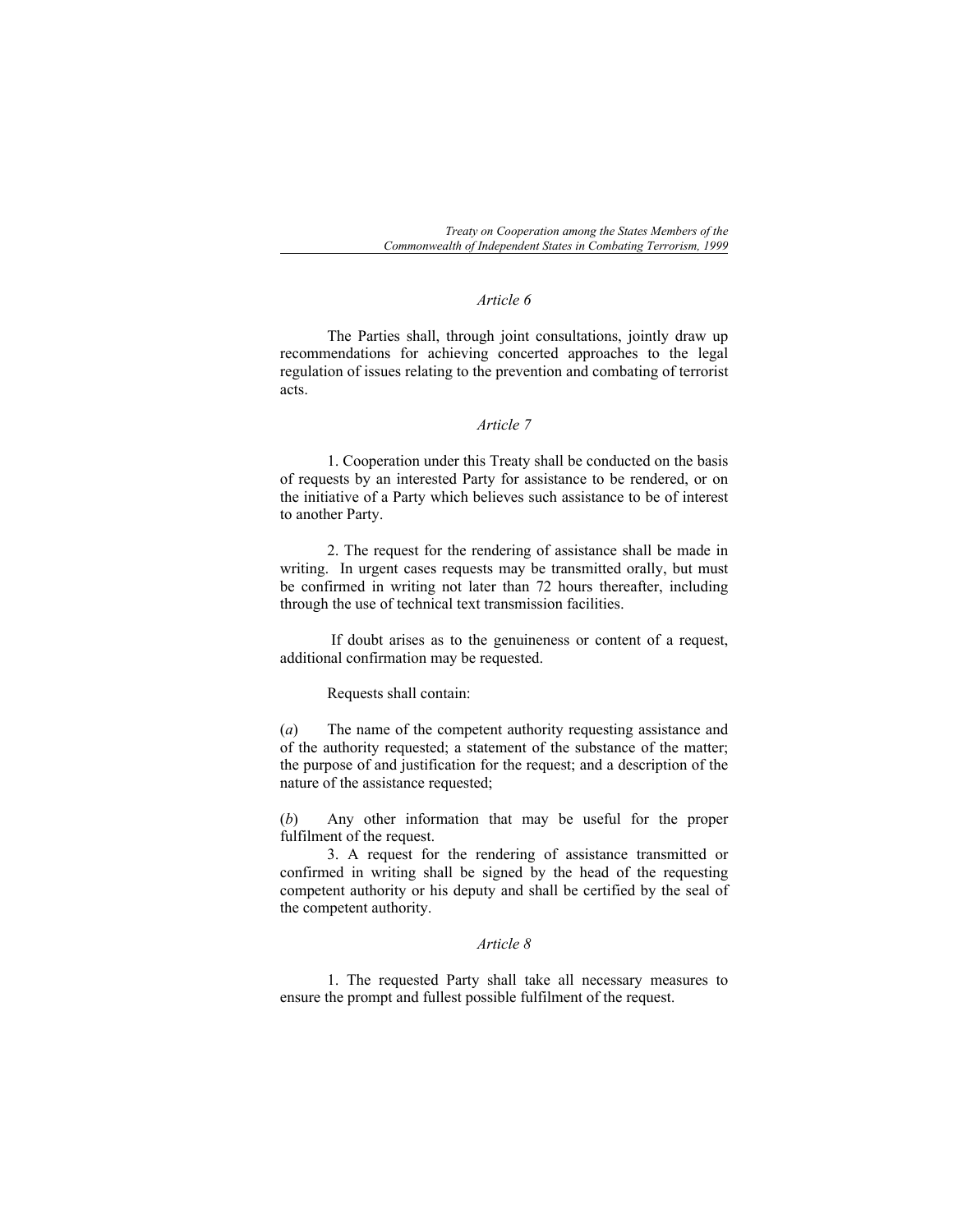The requesting Party shall be immediately notified of circumstances that prevent or will substantially delay the fulfilment of the request.

2. If the fulfilment of the request does not fall within the competence of the requested competent authority, it shall transmit the request to an authority of its State which is competent to fulfil it, and shall immediately so inform the requesting competent authority.

3. The requested Party shall be entitled to request additional information that is in its view needed for the proper fulfilment of the request.

4. In fulfilling a request, the legislation of the requested Party shall be applied; however, at the request of the requesting Party, its legislation may be applied if that does not contradict fundamental principles of the legislation of the requested Party or its international obligations.

5. If the requested Party considers that immediate fulfilment of the request may impede a criminal prosecution or other proceedings taking place on its territory, it may postpone fulfilment of the request or tie its fulfilment to compliance with conditions determined to be necessary following consultations with the requesting Party. If the requesting Party agrees that assistance shall be rendered to it on the proposed terms, it shall comply with those terms.

6. The requested Party shall at the request of the requesting Party take the necessary measures to ensure confidentiality of the fact that the request has been received, the content of the request and accompanying documents, and the rendering of assistance.

If it is impossible to fulfil the request without maintaining confidentiality, the requested Party shall so inform the requesting Party, which shall decide whether the request should be fulfilled under those conditions.

7. The requested Party shall inform the requesting Party as soon as possible about the results of the fulfilment of the request.

### *Article 9*

1. The rendering of assistance under this Treaty shall be denied in whole or in part if the requested Party believes that fulfilment of the request may impair its sovereignty, security, social order or other vital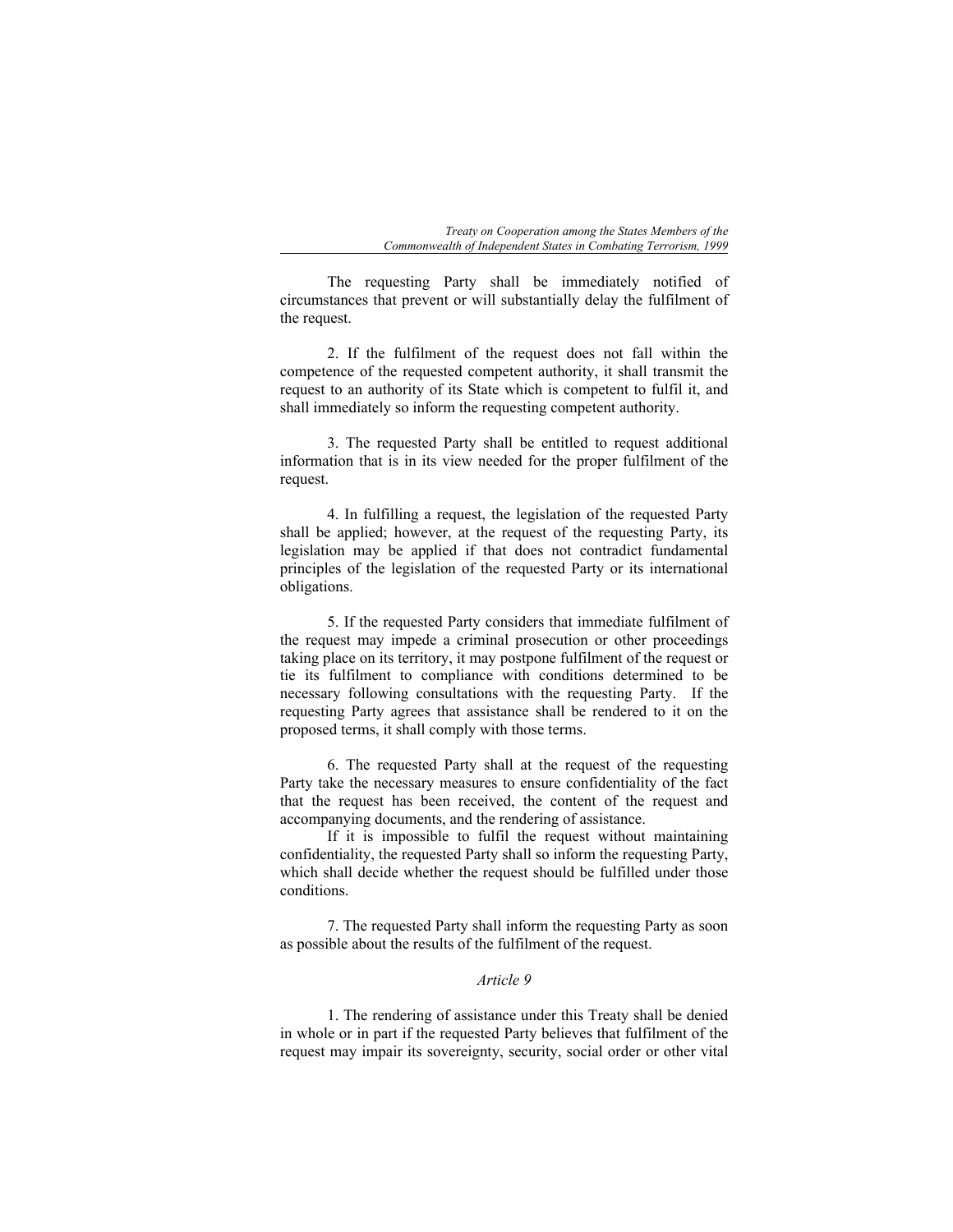interests or is in contravention of its legislation or international obligations.

2. The rendering of assistance may be denied if the act in relation to which the request was made is not a crime under the legislation of the requested Party.

3. The requesting Party shall be notified in writing of a refusal to fulfil a request in whole or in part, with an indication of the reasons for refusal listed in paragraph 1 of this Article.

### *Article 10*

1. Each Party shall ensure confidentiality of information and documents received from another Party if they are classified as restricted or the transmitting Party considers it undesirable that they should be made public. The level of security classification of such information and documents shall be determined by the transmitting Party.

2. Results of the fulfilment of a request obtained on the basis of this Treaty may not without the consent of the Party providing them be used for purposes other than those for which they were requested and provided.

3. Transmission to a third party of information obtained by one Party on the basis of this Treaty shall require the prior consent of the Party providing the information.

### *Article 11*

The competent authorities of the Parties shall exchange information on issues of mutual interest, including:

(*a*) Materials distributed in the territory of their States containing information on terrorist threats, terrorist acts in the course of preparation or committed and the identified intentions of given persons, groups of persons or organizations to commit acts of terrorism;

(*b*) Acts of terrorism in the course of preparation that are directed against heads of State, internationally protected persons, staff of diplomatic missions, consular institutions and international organizations of the Parties and participants in State visits and international and national political, sporting and other activities;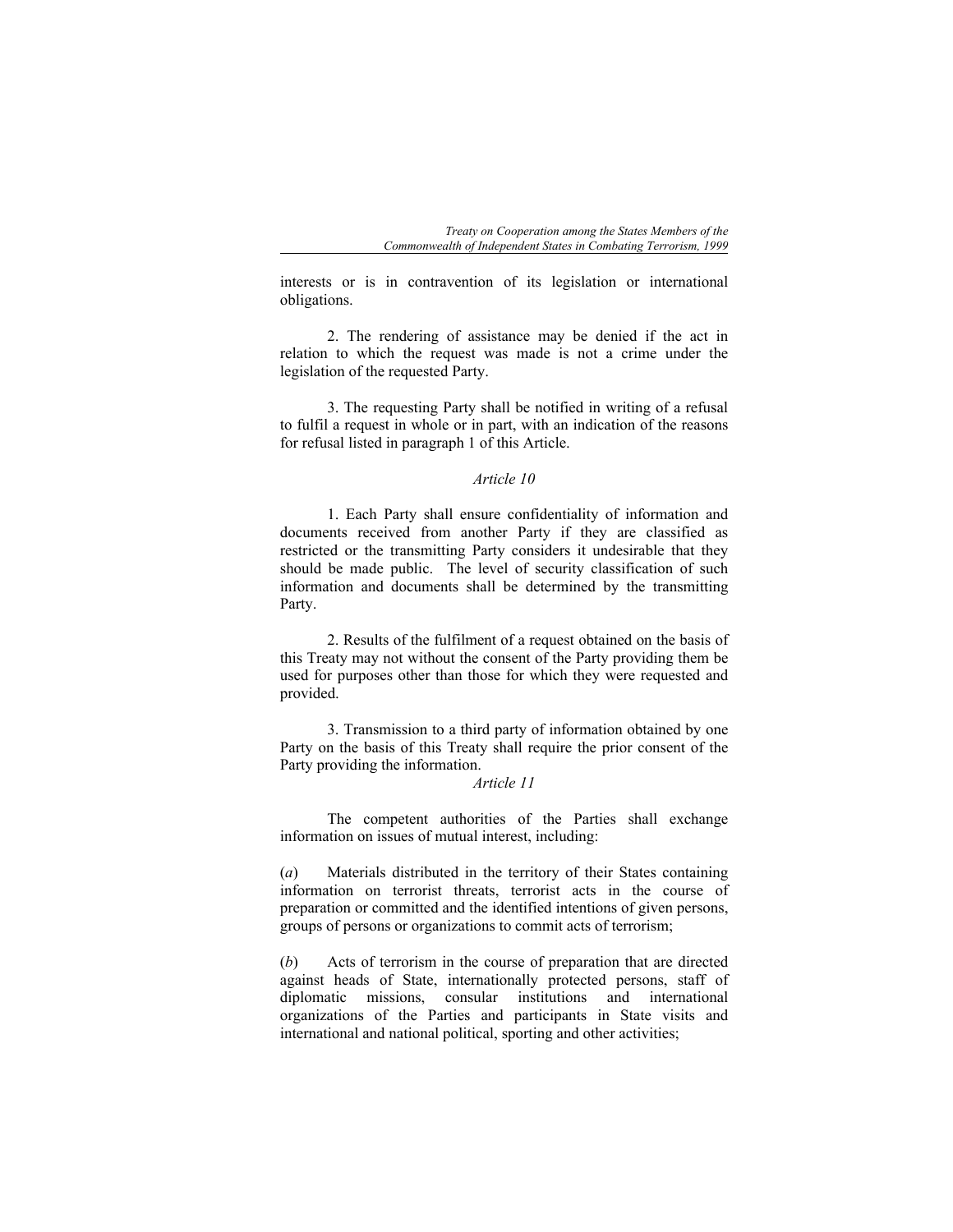(*c*) Instances of illegal circulation of nuclear materials, chemical, bacteriological (biological) weapons or their components, highly toxic chemicals and pathogenic micro-organisms;

(*d*) Terrorist organizations, groups and individuals that present a threat to the State security of the Parties and the establishment of contacts between terrorist organizations, groups or individuals;

(*e*) Illegal armed formations employing methods of terrorist activity, their structure, members, aims and objectives;

(*f*) Ways, means and methods of terrorist action they have identified;

(*g*) Supplies and equipment that may be provided by the Parties to one another to the extent of their ability;

(*h*) Practice with respect to the legal and other regulatory settlement of issues related to the subject of this Treaty;

(*i*) Identified and presumed channels for the financing and illegal delivery to the territory of their States of weapons and other means of committing terrorist acts;

(*j*) Terrorist encroachments aimed at violating the sovereignty and territorial integrity of Parties;

Other issues of interest to the Parties.

## *Article 12*

1. The Parties may, at the request or with the consent of the Party concerned, send representatives of their competent authorities, including special anti-terrorist units, to provide procedural, advisory or practical aid in accordance with this Treaty.

In such cases, the receiving Party shall notify the other Party in writing of the place and time of and procedure for crossing its State border and the nature of the problems to be dealt with, and shall promote and facilitate the necessary conditions for their effective solution, including unimpeded carriage of persons and special items and supplies and cost-free accommodation, food and use of the transport infrastructure of the receiving Party.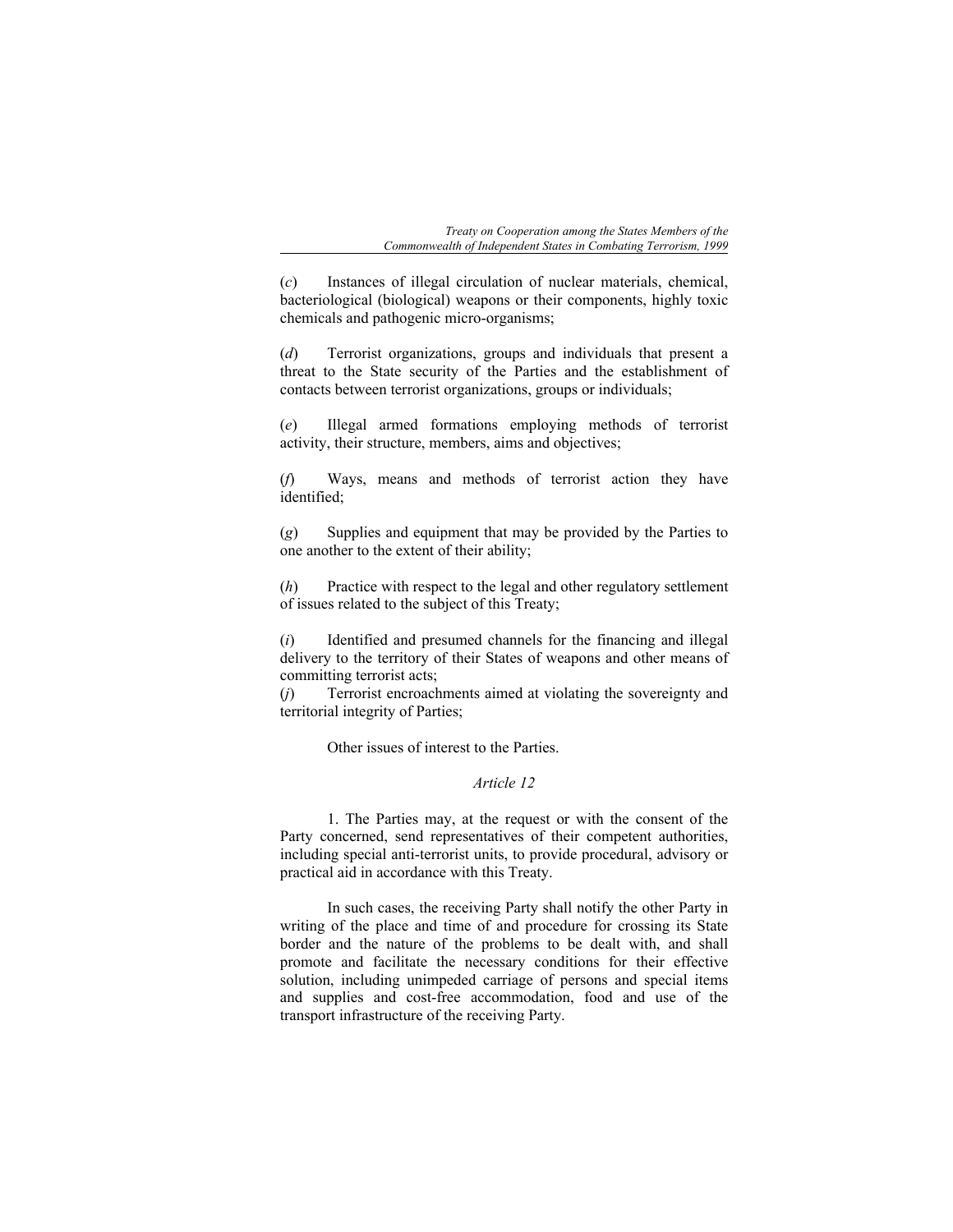Any movement of a special anti-terrorist unit or of individual members of such a unit within the territory of the receiving Party shall be possible only with special permission from and under the control of the head of the competent authority of the receiving Party.

2. The procedure for the use of air, road, rail, river and maritime transport to provide aid shall be determined by the competent authorities of the Parties in agreement with the relevant ministries and departments of the receiving Party.

### *Article 13*

1. For purposes of the effective and timely provision of aid, the Parties shall, when special anti-terrorist units cross the State border, ensure accelerated conduct of the formalities established by national legislation.

2. At the border crossing point, the commanding officer of a special anti-terrorist unit shall present the nominal role of members of the group and list of special items and supplies certified by the competent authorities of the sending Party, together with an indication of the purposes of the Unit's arrival in the territory of the receiving Party, while all members of the group shall present their national passports and documents confirming that they belong to competent authorities for combating terrorism.

3. Special items and supplies shall be exempt from customs duties and payments and must be either used during the operation for the provision of aid or removed from the territory of the receiving Party upon its conclusion.

If special circumstances make it impossible to remove the special items and supplies, the competent authorities of the sending Party shall hand them over to the competent authorities of the receiving Party.

# *Article 14*

The decision on the procedure for conducting special measures under this Treaty shall be taken by the competent authority of the receiving Party, taking into account the views of the commanding officer of the incoming anti-terrorist unit of the other Party. If these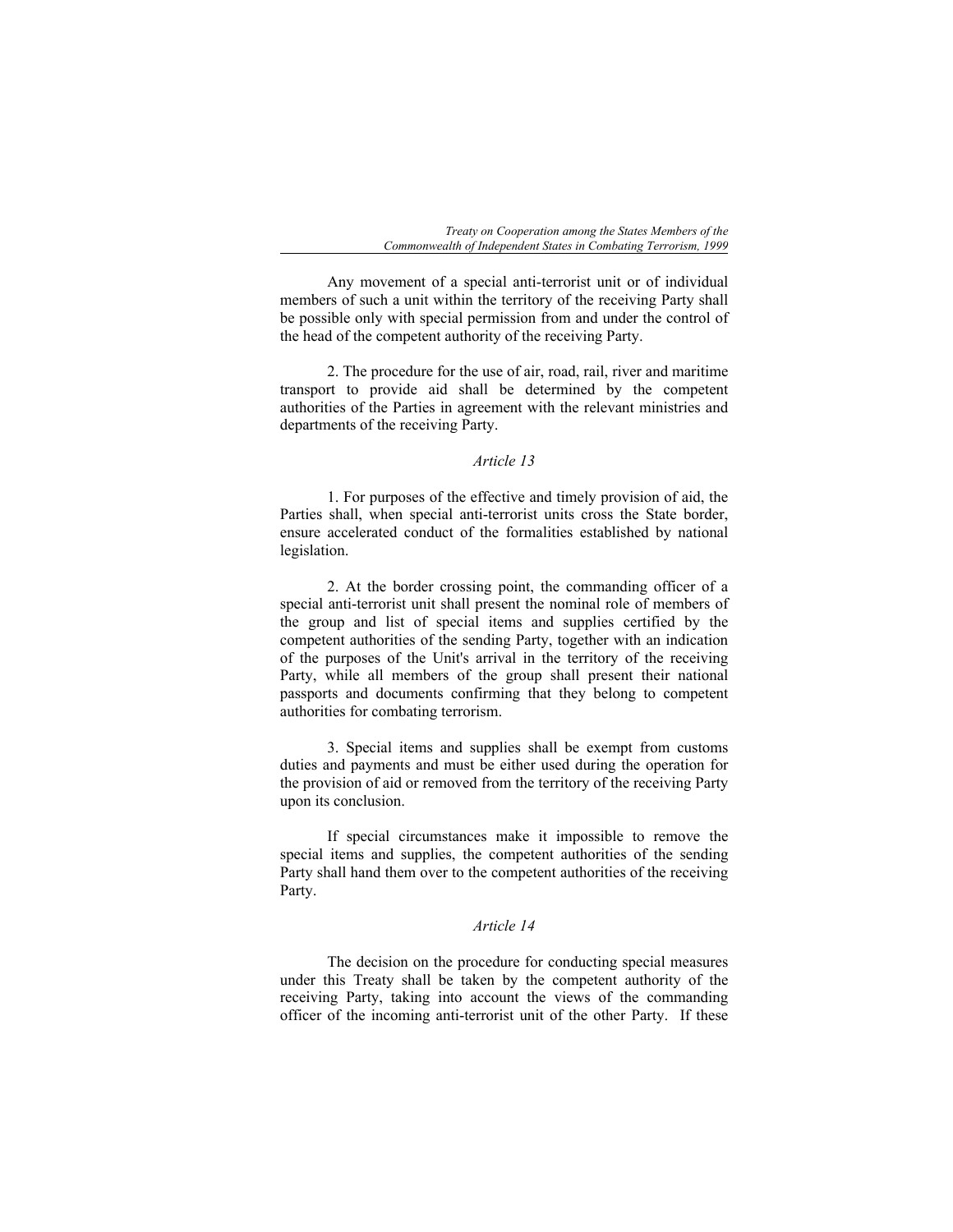views are not taken into account, the commanding officer shall be entitled to refuse to participate in the conduct of the special measure.

#### *Article 15*

1. The receiving Party shall refrain from any claims against a Party providing aid, including with regard to compensation for damages arising out of death, bodily injury or any other harm caused to the lives, health and property of natural persons located in the territory of the receiving Party, and also to juridical persons and the receiving Party itself, if such harm was inflicted during the performance of activities associated with the implementation of this Treaty.

2. If a participant in the special anti-terrorist unit of the sending Party inflicts harm on some person or organization while performing activities associated with the implementation of this Treaty in the territory of the receiving Party, the receiving Party shall make compensation for the harm in accordance with the provisions of national legislation which would be applied in the case of harm being inflicted by members of anti-terrorist units of the receiving Party in similar circumstances.

3. The procedure for repayment of expenses incurred by the sending Party, including expenses associated with the loss or complete or partial destruction of imported special items and supplies, shall be established by agreement between the Parties concerned.

4. If one of the Parties considers the damage caused by the actions of the special anti-terrorist unit to be disproportionate to the purposes of the operation, the differences of opinion that arise shall be settled at the bilateral level by the Parties concerned.

### *Article 16*

For purposes of the implementation of this Treaty, the competent authorities of the Parties may where necessary hold consultations and working meetings.

### *Article 17*

The Parties may, by mutual agreement and on the basis of separate agreements, conduct joint exercises of special anti-terrorist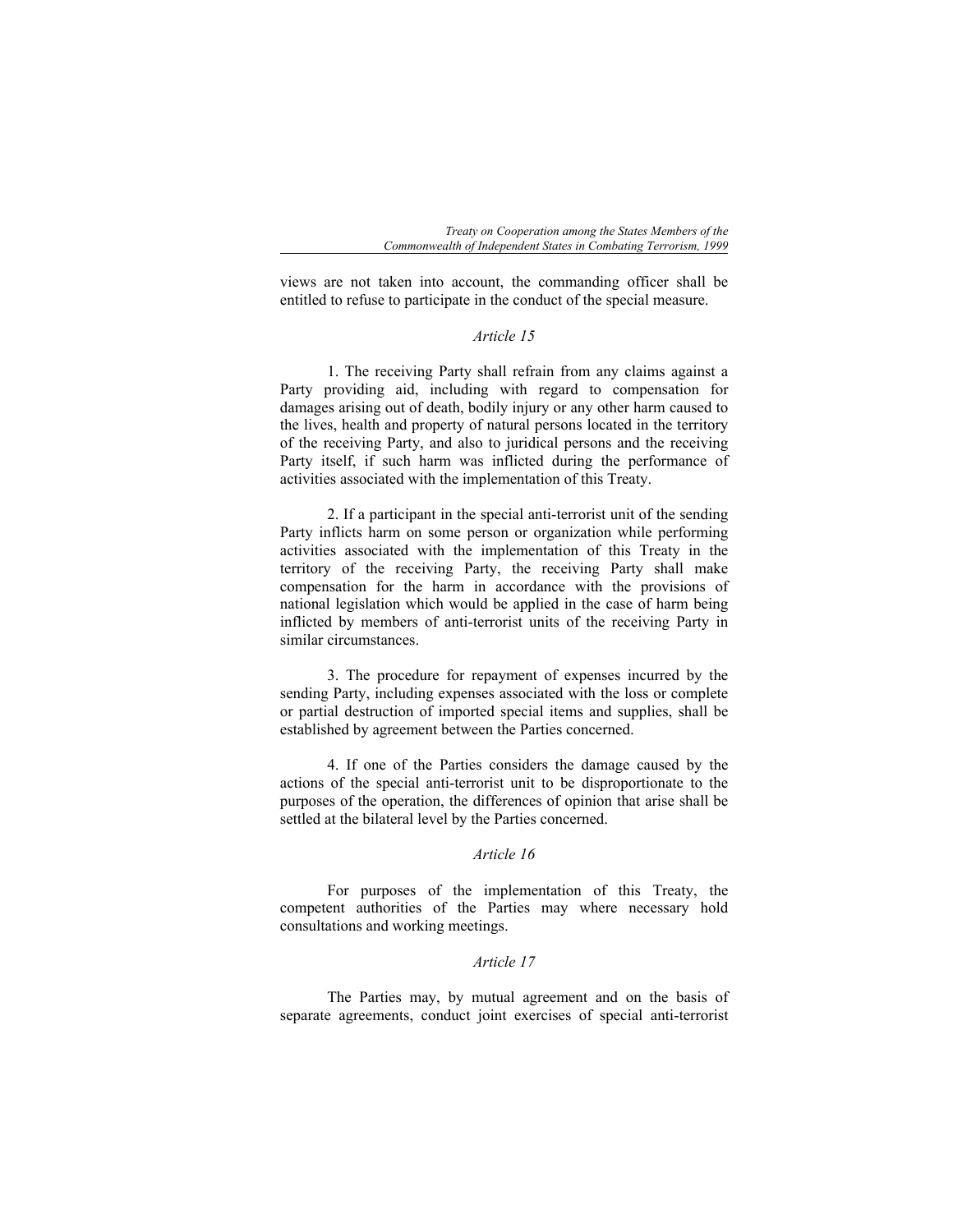units and, on a reciprocal basis, organize training for representatives of another Party in their national anti-terrorist detachments.

### *Article 18*

1. Materials, special items, technology and equipment received by the competent authorities of the Parties pursuant to this Agreement may be transferred to a third party only with the consent of and on the terms specified by the competent authority which provided such materials, special items, technology and equipment.

2. Information on the investigation methods of special antiterrorist units and on the characteristics of special forces and of items and supplies used in providing aid under this Agreement may not be disclosed.

# *Article 19*

The Parties concerned shall where necessary agree on the financial, organizational and technical and other conditions for the provision of assistance under this Agreement.

### *Article 20*

1. This Treaty shall not limit the right of the Parties to conclude bilateral international agreements on issues which are the subject of this Treaty, and shall not affect the rights and obligations of Parties arising out of other international agreements to which they are parties.

2. The competent authorities of the Parties may conclude with one another agreements that regulate in more detail the procedure for implementation of this Treaty.

### *Article 21*

Disputes arising out of the interpretation or application of this Treaty shall be resolved through consultations and negotiations between the Parties.

### *Article 22*

This Treaty shall enter into force on the date of its signature, and for Parties whose legislation requires the completion of domestic